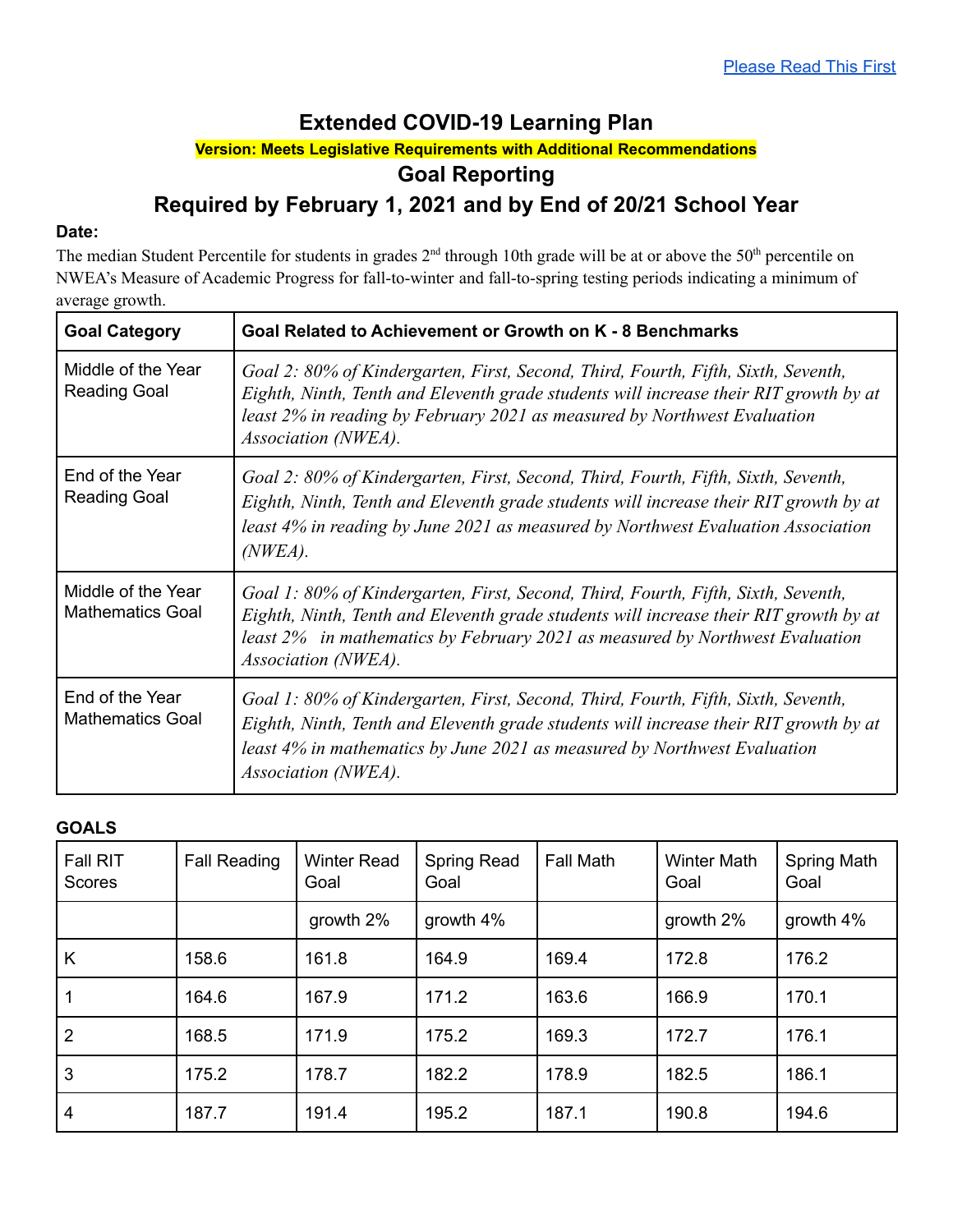| 5  | 193.0 | 196.9 | 200.7 | 200.5 | 204.5 | 208.5 |
|----|-------|-------|-------|-------|-------|-------|
| 6  | 198.0 | 202.0 | 205.9 | 201.0 | 205.0 | 209.0 |
| 7  | 204.5 | 208.6 | 212.7 | 208.6 | 212.8 | 216.9 |
| 8  | 206.5 | 210.6 | 214.8 | 210.3 | 214.5 | 218.7 |
| 9  | 213.7 | 218.0 | 222.2 | 219.5 | 223.9 | 228.3 |
| 10 | 212.0 | 216.2 | 220.5 | 220.9 | 225.3 | 229.7 |
| 11 | 211.3 | 215.5 | 219.8 | 231.5 | 236.1 | 240.8 |

| <b>Reporting Grade</b> | <b>Beginning of Year</b> |       | By February 1 |       | <b>Before End of the Year</b> |       |
|------------------------|--------------------------|-------|---------------|-------|-------------------------------|-------|
| Level                  | Reading                  | Math  | Reading       | Math  | Reading                       | Math  |
| K                      | 158.6                    | 169.4 | 156.1         | 158.0 | 155.3                         | 165.5 |
| 1                      | 164.6                    | 163.6 | 155.2         | 160.9 | 158.1                         | 163.9 |
| $\overline{2}$         | 168.5                    | 169.3 | 164.7         | 170.9 | 171.7                         | 173.0 |
| 3                      | 175.2                    | 178.9 | 176.8         | 182.2 | 180.4                         | 184.6 |
| 4                      | 187.7                    | 187.1 | 190.0         | 190.8 | 193.6                         | 194.8 |
| 5                      | 193.0                    | 200.5 | 196.5         | 202.9 | 197.6                         | 204.3 |
| 6                      | 198.0                    | 201.0 | 200.5         | 206.4 | 199.2                         | 203.2 |
| $\overline{7}$         | 204.5                    | 208.6 | 207.7         | 210.0 | 203.1                         | 208.7 |
| 8                      | 206.5                    | 210.3 | 210.5         | 213.6 | 204.0                         | 210.4 |
| 9                      | 213.7                    | 219.5 | n/a           | n/a   | 212.9                         | 217.5 |
| 10                     | 212.0                    | 220.9 | n/a           | n/a   | 212.1                         | 219.1 |
| 11                     | 211.3                    | 231.5 | n/a           | n/a   | 211.4                         | 220.2 |

\*Recommended, but not required by legislation, to break out data by Remote/Not Remote students and include benchmark periods